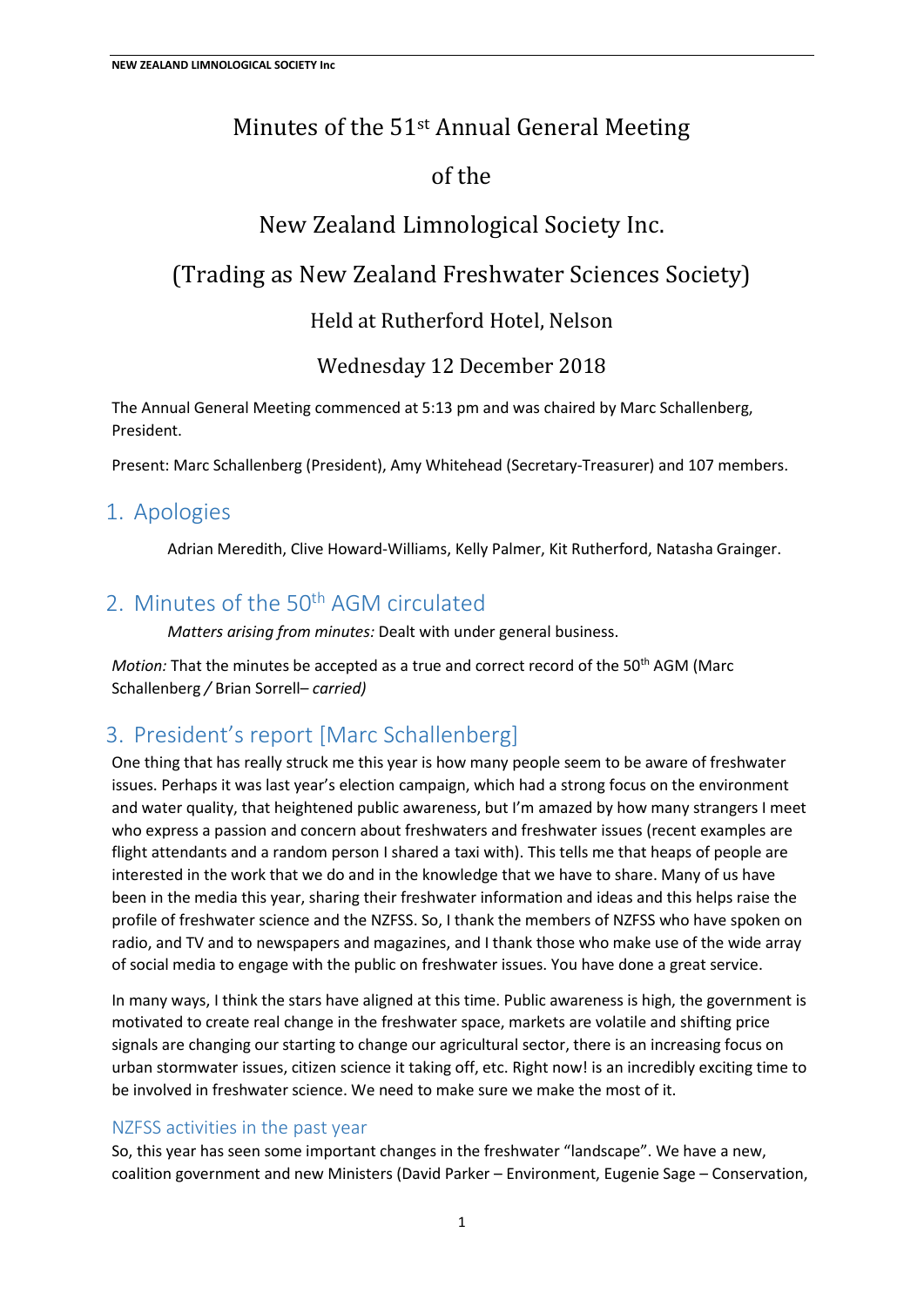and Damien O'Connor - Agriculture), who will steer policies related to freshwaters in some different directions. The previous government's collaborative vehicle for generating freshwater policy, The Land and Water Forum, has gone into abeyance after having done much work and proposing many amendments and new policies related to freshwaters. The new government is trying a new approach of appointing expert advisory groups, with the aim of rapidly improving water quality and freshwater ecosystem health. Its main approach will be by way of new regulations on land and water use. The Government's stated goals are to stop further degradation and loss, reverse past damage, and address water allocation issues (this includes contaminant allocation). The freshwater agenda was recently set out in the document: *Essential Freshwater: Healthy Water, Fairly Allocated* (https://www.mfe.govt.nz/fresh-water/essential-freshwater-agenda).

The central government's *Essential Freshwater* strategy has signalled that there will be an update to the National Policy Statement for Freshwater Management, a new National Environmental Standard for Freshwater Management will be developed, and amendments to the Resource Management Act will be made, all in the coming year. The Exec will be keen to get your feedback to help craft submissions on these policies as they are sent out for consultation.

At the same time, the government has committed to engage with Māori to develop a new approach to the Crown/Māori relationship for freshwater. The outline for this process can be found in the document: Shared Interests in Freshwater: A New Approach to the Crown/Māori Relationship for Freshwater (https://www.mfe.govt.nz/sites/default/files/media/Fresh%20water/sharedinterests.pdf).

These new initiatives involve different advisory groups, including a Science and Technical Advisory Group of which a few of our members are participants. These initiatives are challenging but exciting opportunities to translate our freshwater technical knowledge into policy to improve the condition of freshwater ecosystems and the well-being of all those who depend on them. Many NZFSS have also been working in other capacities with Central Government Ministries, Regional and District Councils, iwi, industry and community groups to make sure decision makers are well informed about freshwater matters so that they may make good decisions. We need to continue this valuable work.

In contrast to previous years, this year has been a relatively quiet year for NZFSS in terms of submissions on policy. This has allowed the Exec to focus on a major restructure of the NZFSS website and administration system. Along with developing a new website, we have integrated a new membership management system into the website, integrated a discussion forum into the website, allowing efficient consultation with the membership between AGMs. These upgrades to the way the Society functions will increase efficiency and allow us to get more work done on behalf of the Society. Amy will discuss these upgrades and changes shortly.

We are also updating the constitution (last revised in 2002), which will bring us up to date with the use of new electronic tools for communication, which will allow our Society to consult the membership between AGMs and allow the Exec to respond more easily and quickly to the input of the membership, making the society more flexible, responsive and effective.

#### Congratulations are due to:

 Carolyn Burns (University of Otago) was awarded the Thomson Medal by the Royal Society for her outstanding leadership and service to environmental science and conservation. Well done, Carolyn!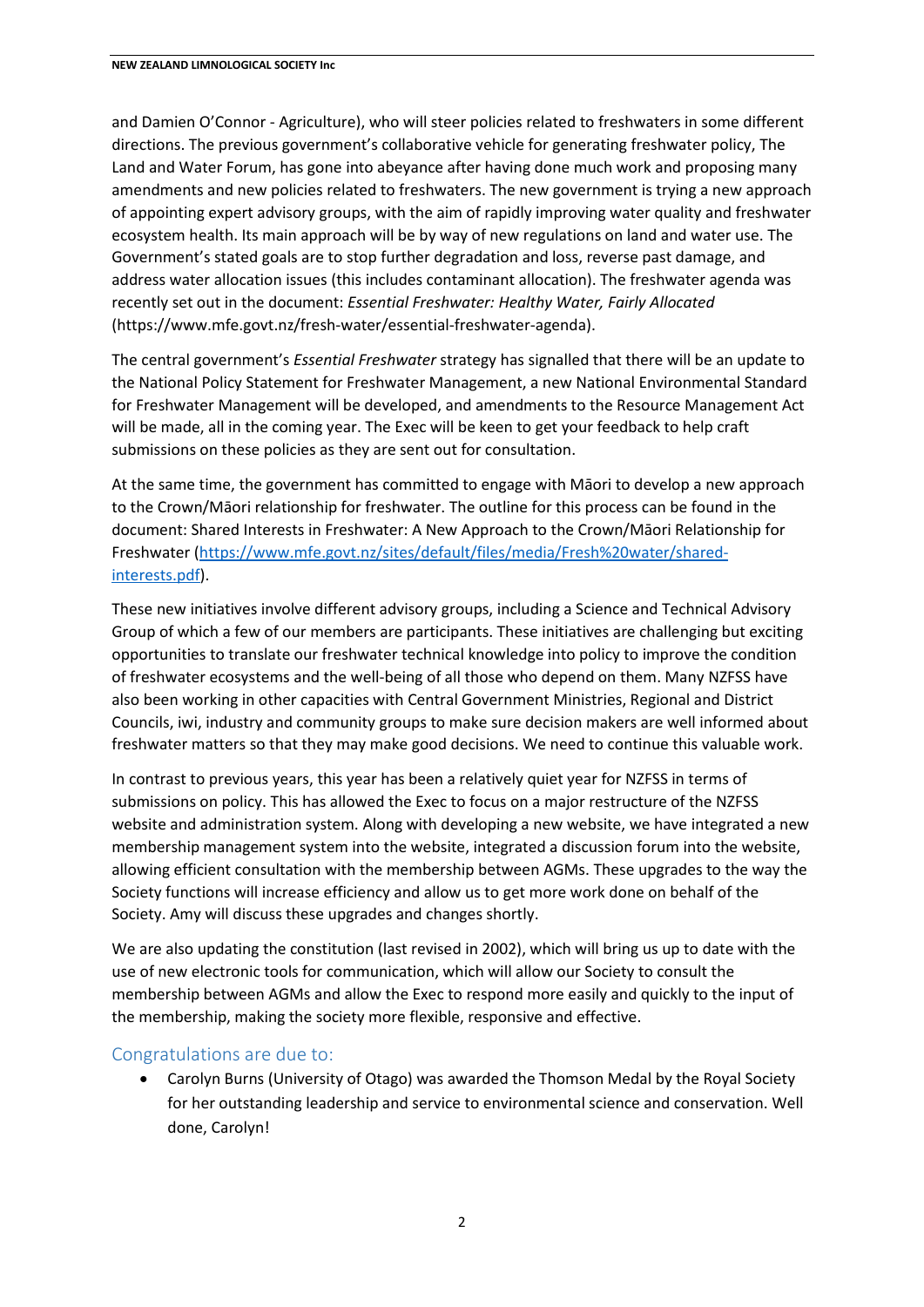- Russell Death (Massey University) was awarded the NZFSS Medal for his services to advancing freshwater science – Congratulations Russell! We look forward to your plenary talk at the NZFSS conference.
- John Quinn, a remarkable freshwater scientist and a friend to so many people in our society, who passed away recently. We awarded John the NZFSS Medal in a special ceremony just days before he passed away after losing his battle with leukaemia. We would normally announce the NZFSS Medal winner for 2018 today here at our AGM, but given the circumstances we worked quickly to have John's medal engraved and to be able to present it to him just a few weeks ago. Shardell, John's wife, allowed me to visit John, which was a great honour and an experience that I'll never forget. He we sat out on the Quinn's porch on a sunny afternoon, with grandkids running around and his immediate family gathered round and looking after his every need. I read John the letter of award and he and his family were so happy. We chatted for what seemed like an hour, but was timeless for me, in a way. Thanks to all of you who have expressed your gratitude and support for our endeavour to present John with his medal before he passed. Instead of a JQ plenary next year, there is talk of having a special session of talks centred around John, and the projects and collaborators who inspired him and who were inspired by him.

#### Thanks

A big thanks and congratulating our newsletter team (Natasha Petrov and Marine Richardson) for recently producing another excellent newsletter for our Society.

The NZFSS runs on the energy and talents of its Executive. So, I would like to specifically thank the core Exec team for their work and assistance this year: David Hamilton, Phil Jellyman, Kate McArthur, Natasha Petrove and of course our chief organiser and keeper of accounts, Amy Whitehead. I'd also like to thank Ian Kusabs and Tara McAllister (Te Roopu), and Emma Moffett (student representative), Richard Allibone (helper with submissions), Lisa Carlin (website manager), Sophie Allen (community outreach) and Marine Richardson (assistant newsletter collator and editor).

#### Exec succession

Finally, this is an election year for the Society's Executive roles. I've decided to step down after four years as the President. This role has been an incredible experience for me. While it has often pushed me outside my comfort zone, it has also taught me a lot and has given me amazing opportunities that I wouldn't otherwise have had. I leave the Presidency at a time when I think the Society is in great shape - the quality of the science, it's membership number and diversity,it's engagement in policy, it's opportunities for holding joint conferences with international societies, etc. etc..

Russell's Death's C+ grade that he gave the Society is noted. But given our mission as a society, as stated in our Constitution, and my constant consideration of the diverse perspectives of the membership of the society, I've tried to maintain us as an evidence-based, honest broker on freshwater issues, when I've been asked to comment on issues in the media and elsewhere. I think Russell made some good points and I think it's a good time to reconsider our statutory aims and to have a serious think about where our society wants to go in this age of intense interest in freshwater issues. The best and proper way to do this is to update our constitution, which is what we will be looking at doing here, shortly.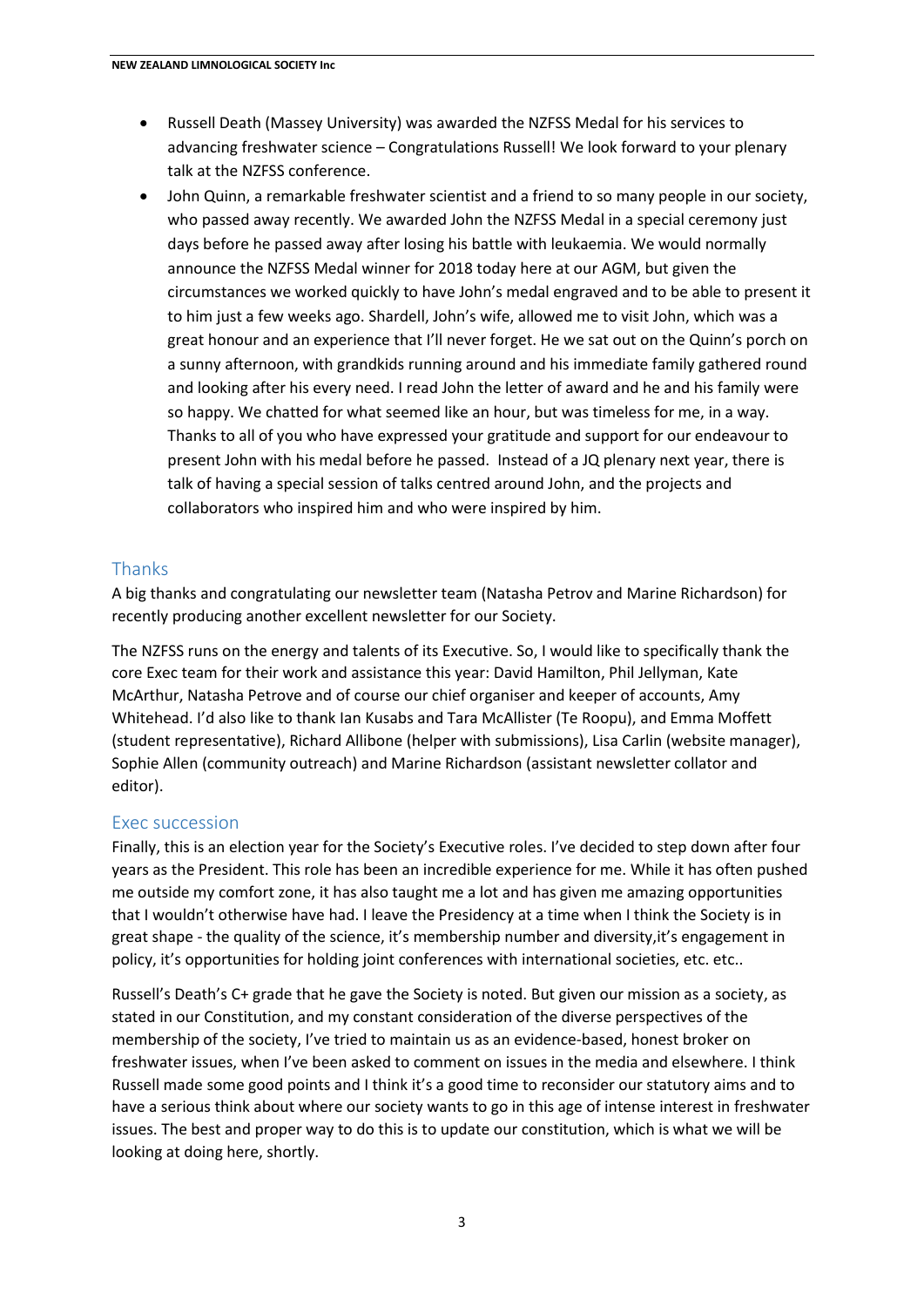Whilely

Marc Schallenberg

I move from the Chair that this report be accepted. (Adrian Meredith *– carried*)

# 4. Secretary-Treasurer's report [Amy Whitehead]

#### Finances

The accounts for the 2017-2018 financial year are still with the auditors Crowe Horwath in Blenheim. I'll send out the final financial statements to all members once I receive them (as part of the constitution, the audited financial statements should be presented to members).

**Our total assets** as at 30 June 2018 were \$ 153,556, including two Term Deposits (\$111,893).

**Income** earned for the 2017 financial year came from the 2017 Hamilton conference (\$7,088), subscription income (\$15,347), book sales (\$1944) and interest earned from our term deposits and current account (\$3,773).

**Main expenditure** items for the 2017-2018 financial year included RSNZ membership fees (\$1,304), student awards (\$2,900), the website upgrade (\$5,813), hardcopy newsletter and postage expenses (\$594), and bank fees (\$1,073).

The Society made a **net surplus of \$4,390** for the year ended 30 June 2018. This compares to a surplus of \$53,624 for the 2016-2017 financial year.

Reasons for this difference include:

- Conference income for the 2017 financial year was \$50,860 (2017-18: \$7,088). This conference income was unexpected and resulted due to lower costs, higher attendance and greater sponsorship than anticipated.
- No subscription invoices went out to members in 2015-2016. A recommendation from Crowe Horwath was to get subscriptions sent out early in the 2016-2017 financial year (and this is also part of our Constitution), which led to higher than normal membership subscription payments in that financial year.

Of this surplus, we have approval from the membership to spend \$20,000 in the coming year, as approved at the 2017 AGM.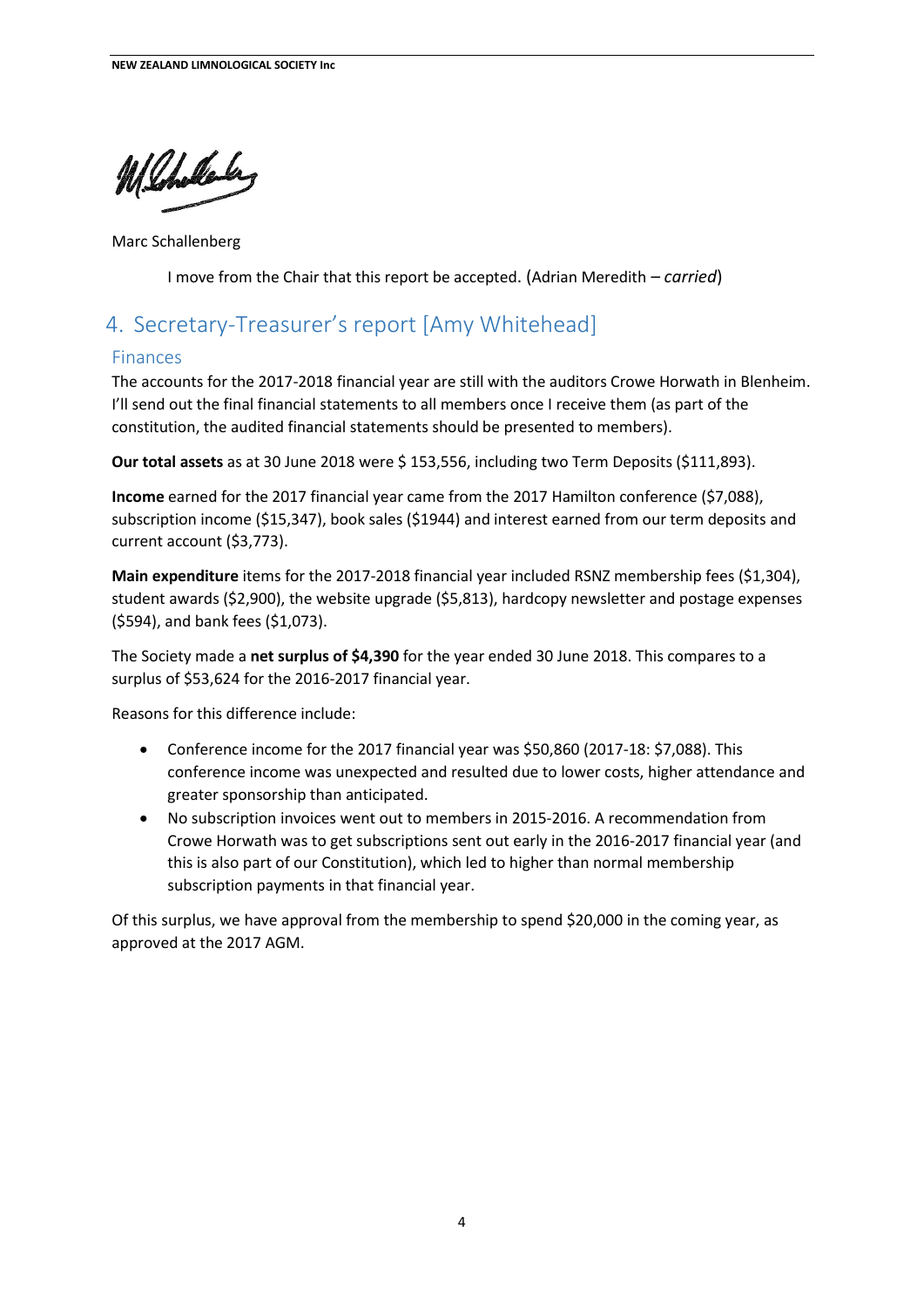*Table 1. Income and expenses for the 2017 – 2018 financial year*

#### **Profit and Loss New Zealand Limnological Society Incorporated 1 July 2017 to 30 June 2018**

#### **30 Jun 18**

| <b>Income</b>                                    |              |
|--------------------------------------------------|--------------|
| Conference Income                                | \$215,587.35 |
| Interest Income                                  | \$3,773.08   |
| Sales - Book - Advances in NZ Freshwater Science | \$1,761.74   |
| Sales - Book - Crustacea Identification Guide    | \$182.64     |
| Subscriptions - Current                          | \$15,347.22  |
| <b>Total Income</b>                              | \$236,652.03 |
|                                                  |              |
| <b>Less Cost of Sales</b>                        |              |
| Cost of Goods Sold - Advances in Fresh Water     | \$1,445.00   |
| Science<br><b>Total Cost of Sales</b>            |              |
|                                                  | \$1,445.00   |
| <b>Gross Profit</b>                              | \$235,207.03 |
|                                                  |              |
| <b>Plus Other Income</b>                         |              |
| Donations - for SIL Trust                        | \$4.00       |
| Donations - Student Prizes                       | \$1,600.00   |
| <b>Total Other Income</b>                        | \$1,604.00   |
|                                                  |              |
| <b>Less Operating Expenses</b>                   |              |
| <b>Audit Fee</b>                                 | \$4,982.78   |
| Awards - Jolly Student Travel                    | \$1,100.00   |
| Awards - SIL Trust Conference Prizes             | \$800.00     |
| <b>Bank Fees</b>                                 | \$266.15     |
| <b>Conference Expenses</b>                       | \$209,485.81 |
| <b>Consulting &amp; Accounting</b>               | \$2,160.00   |
| Donation - Gift to SIL Trust                     | \$5,109.00   |
| Membership fees - RSNZ                           | \$1,304.00   |
| Postage                                          | \$125.22     |
| Printing - Newsletter                            | \$468.93     |
| <b>Stripe Fees</b>                               | \$290.36     |
| Website                                          | \$5,812.50   |
| Xero Fees                                        | \$517.16     |
| <b>Total Operating Expenses</b>                  | \$232,421.91 |
|                                                  |              |
| <b>Net Profit</b>                                | \$4.389.12   |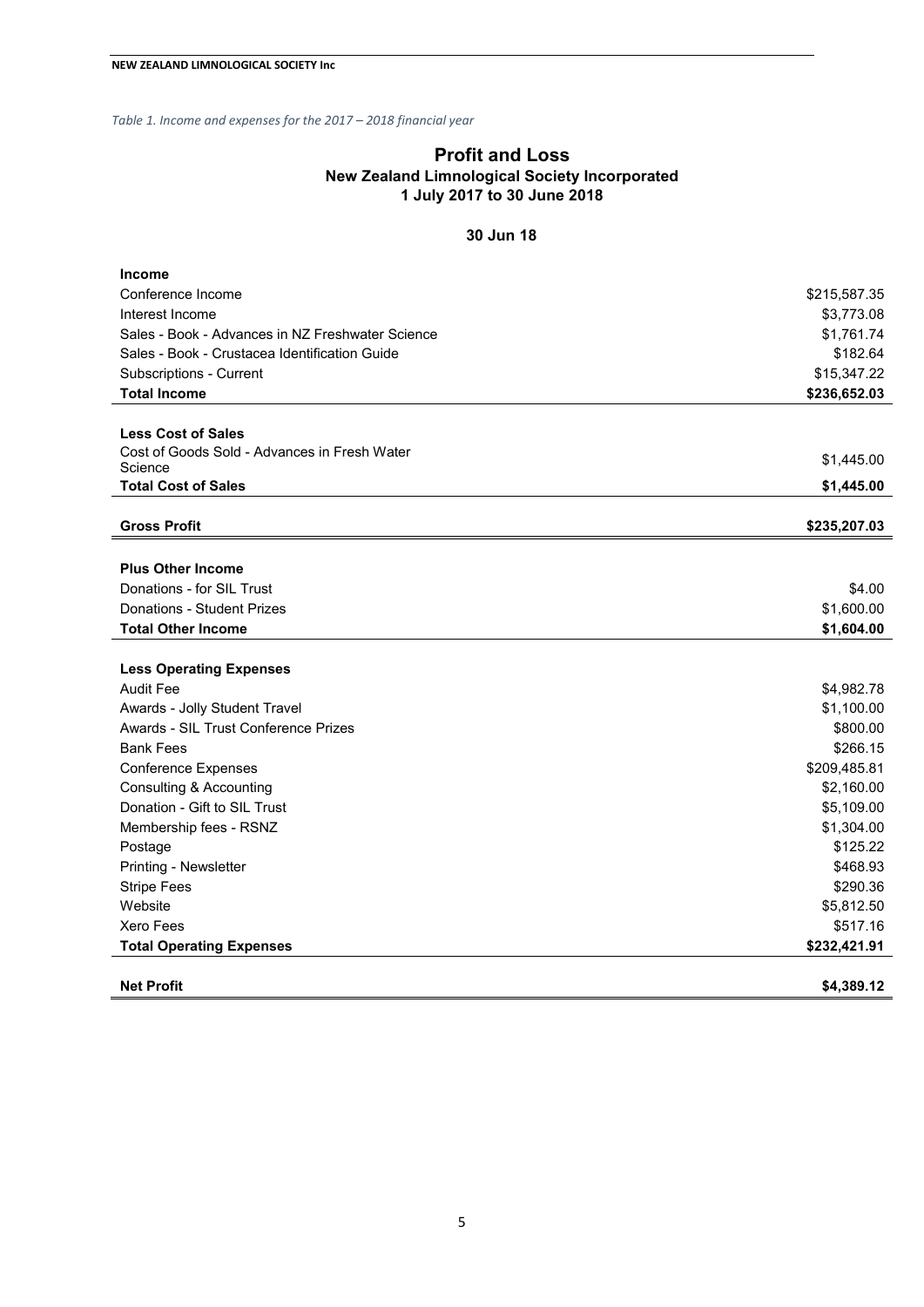#### Membership

Membership by member type shows the breakdown of our membership regardless of financial status (**Error! Not a valid bookmark self-reference.**). This shows that waged and student member numbers are relatively stable over the last five years. The database is due a clean-up which is why the numbers are a little higher this year.

*Table 2. Membership numbers by type over the past five years. 2016 and 2017 include members who are more than six years in arrears that need to be removed from the database.*

| <b>Member type</b>    | 2018 | 2017 | 2016 | 2015 | 2014 |
|-----------------------|------|------|------|------|------|
| Ordinary waged        | 361  | 371  | 384  | 337  | 326  |
| Unwaged / Student     | 105  | 124  | 122  | 113  | 108  |
| Honorary              | 9    | 9    | 9    | 9    | 9    |
| Life                  | 4    | 4    | 4    | 4    | 4    |
| Other (Societies)     | 5    | 5    | 5    |      |      |
| Corporate (Libraries) | 11   | 11   | 11   | 11   | 12   |
| <b>TOTAL</b>          | 495  | 526  | 535  | 479  | 464  |

Invoices for the 2017-2018 financial year were sent out late this year, which is why there are more unpaid current members than last year. Invoice reminders will be sent out shortly to those in arrears. However, many thanks to those who have recently paid their invoices, particularly those who were in arrears.



*Figure 1. Financial status of members on 12 December 2018, compared to 2017.*

The number of members in arrears by 3 years is creeping up again, and reflects members who we have lost contact with, or who may have moved away from freshwater science and have not resigned from the Society, or who are active in the Society but keep forgetting to pay their subs. This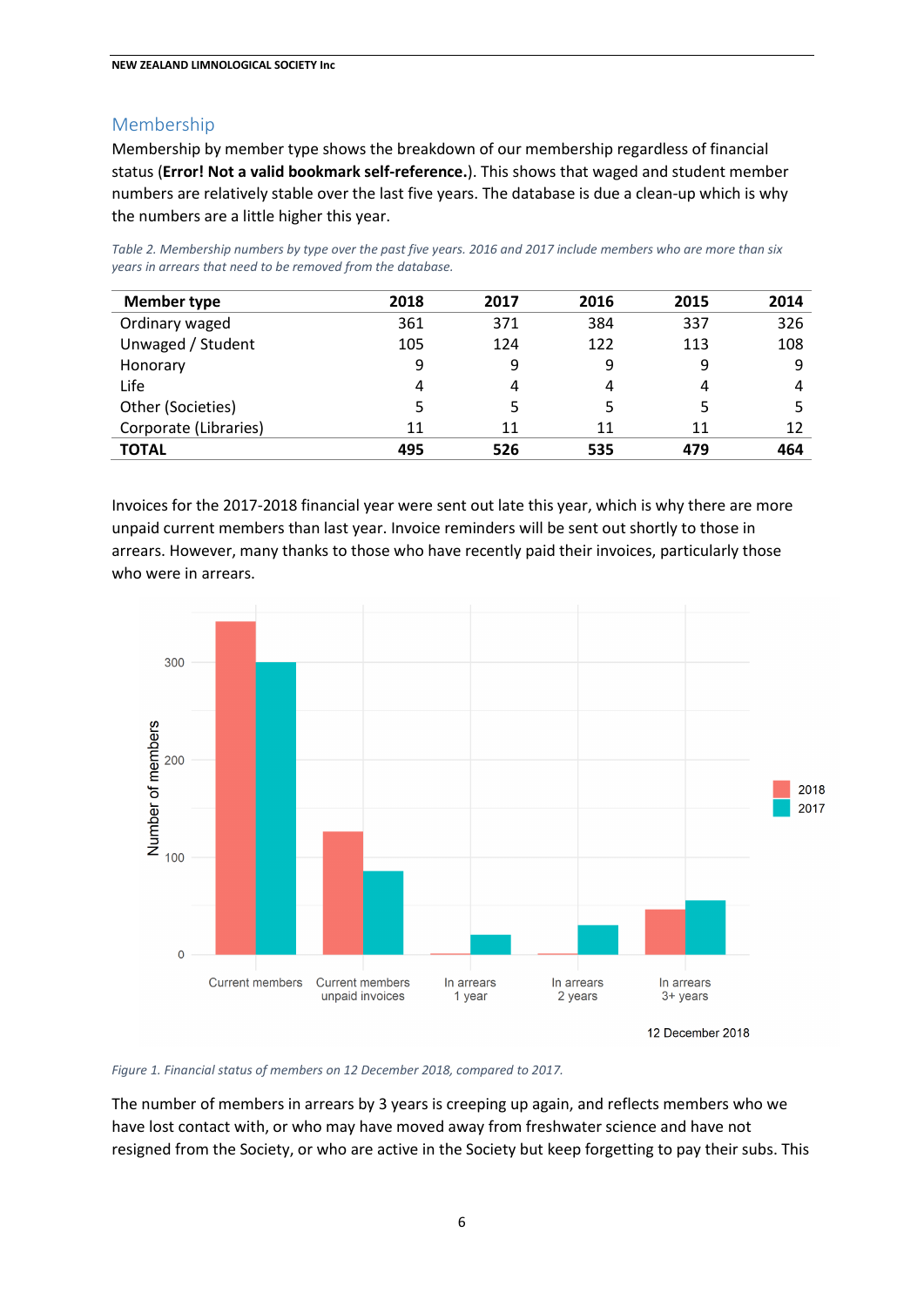will be tidied up during the next year as we transition from the very manual current system of membership management to the new online membership system associated with the new website.

#### Website Upgrade

- Jenny Webster-Brown: Questioned high bank fees.
- Amy Whitehead: Partly due to the implementation of the new online credit card payment service, which meant that we are currently paying for two payment services. The old manual service will be cancelled soon.

*Motion:* That the Society accounts for 2016-2017 be accepted (Amy Whitehead */* Doug Booker *carried*)

*Motion:* That the Auditor for the next financial year be Crowe Horwath NZ Ltd., Blenheim. (Amy Whitehead */* Natasha Grainger *– carried*)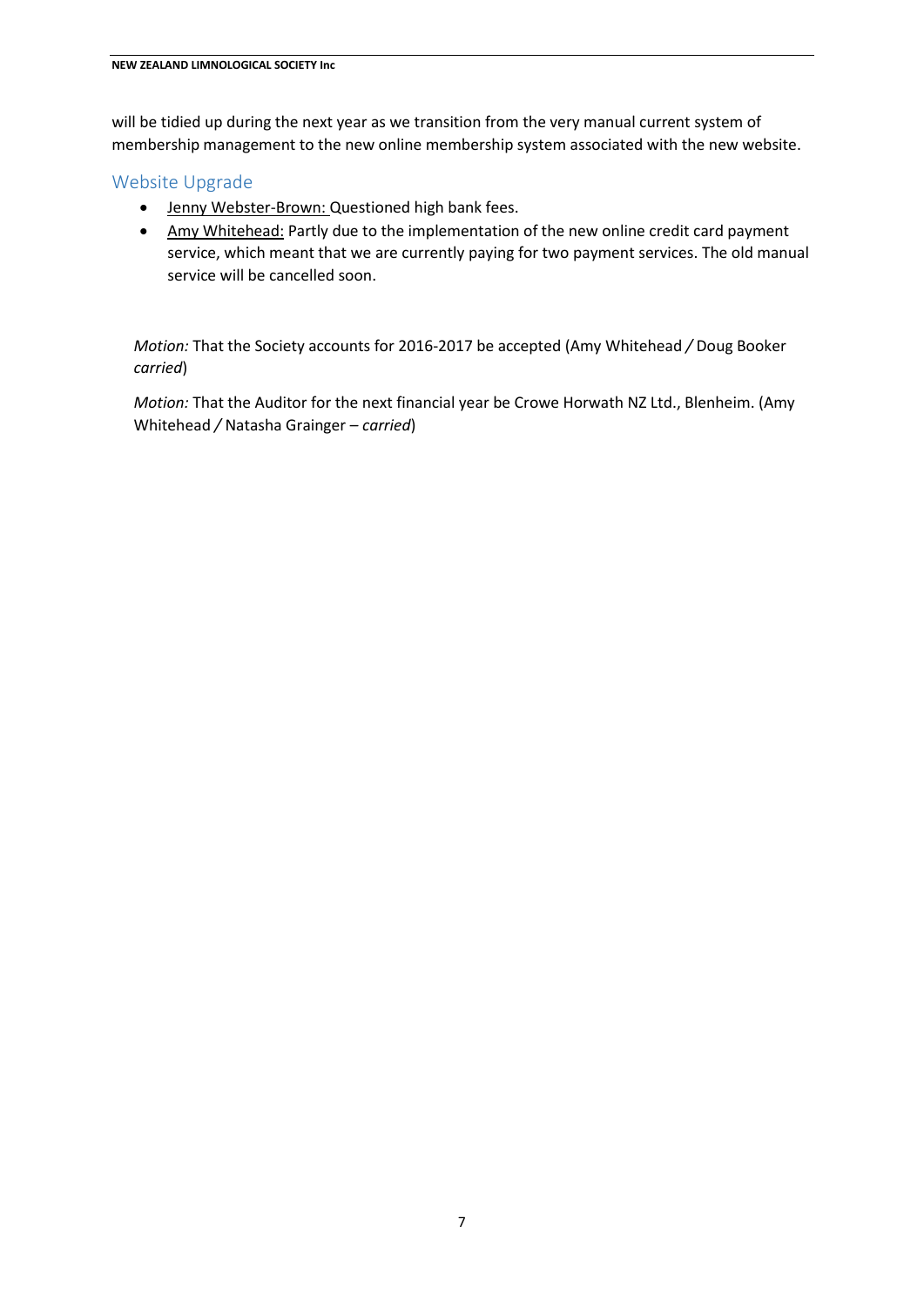# 5. SIL 1987 Trust Fund report

| SIL 1987 Trust         |                                               | Financial Statement 29th November 2018 |                 |                    |            |                                                                               |         |                         |         |
|------------------------|-----------------------------------------------|----------------------------------------|-----------------|--------------------|------------|-------------------------------------------------------------------------------|---------|-------------------------|---------|
|                        |                                               | <b>Account number</b>                  | <b>Maturity</b> | Interest           | Amount     |                                                                               |         |                         |         |
|                        | TOTAL ASSETS at FY ending 30th September 2018 |                                        |                 |                    | \$70,282   |                                                                               | change  |                         |         |
| 30/09/2018             | AMP (AIT)                                     | NZ Bonds Fund                          | \$335382        |                    | \$21,595   |                                                                               | \$780   | Note 1: name change     |         |
| 11/10/2018             | <b>AMP Int. Equity Trust</b>                  | 1633996                                |                 |                    | \$26,238   |                                                                               | \$4,084 |                         |         |
| 29/11/2018             | <b>BNZ Ready Money</b>                        | 02 0343 0048 153 000                   |                 |                    | \$448      |                                                                               |         |                         |         |
| 30/09/2018             | BNZ Term deposit #2                           | 9348153-01007                          | 11/09/2019      | 3.85%              | \$10,000   |                                                                               |         |                         |         |
| 30/09/2018             | BNZ Term deposit #3                           | 9348153-01008                          | 6/10/2019       | 3.85%              | \$7,000    |                                                                               |         | Note 3: new investment  |         |
| 30/09/2018             | BNZ Term deposit #4                           | 9348153-01009                          | 30/03/2019      | 3.25%              | \$5,000    |                                                                               |         | Note 3: new investment  |         |
|                        | TOTAL ASSETS at FY ending 30th September 2017 |                                        |                 |                    | \$71,119   |                                                                               | \$4,864 |                         |         |
| 30/09/2017             | AMP (AIT)                                     | NZ Fixed Interest Trust                | 5335382         |                    | \$20,815   |                                                                               |         |                         |         |
| 30/09/2017             | AMP Int. Equity Trust                         | 1633996                                |                 |                    | \$22,154   |                                                                               |         |                         |         |
|                        |                                               |                                        |                 |                    | \$8,149    |                                                                               |         |                         |         |
| 30/09/2017             | <b>BNZ Ready Money</b>                        | 02 0343 0048 153 000                   |                 |                    |            |                                                                               |         |                         |         |
| 30/09/2016             | BNZ Term deposit #1                           | 9348153-01006                          | 12/09/2018      | 3.15%              | \$10,000   |                                                                               |         | Note 2: matured in 2018 |         |
| 30/09/2016             | BNZ Term deposit #2                           | 9348153-01007                          | 12/09/2019      | 4.40%              | \$10,000   |                                                                               |         |                         |         |
| Net increase in assets |                                               |                                        |                 |                    | $-5837$    |                                                                               |         |                         |         |
|                        |                                               |                                        |                 |                    |            | \$4,875                                                                       |         |                         |         |
| Donations              |                                               |                                        |                 |                    | \$4,875    |                                                                               |         |                         |         |
| Increase in assets     |                                               |                                        |                 |                    | \$4,864    | \$4,864                                                                       |         |                         |         |
| Interest etc           |                                               |                                        |                 |                    | \$448      | \$448                                                                         |         |                         |         |
| Fees                   |                                               |                                        |                 |                    | $-5111$    |                                                                               |         |                         |         |
| Awards                 |                                               |                                        |                 |                    | $-$10,890$ |                                                                               |         |                         |         |
| 5% of assets           |                                               |                                        |                 |                    |            | \$3,514                                                                       |         |                         |         |
|                        |                                               |                                        |                 | Available for 2019 |            | \$13,702                                                                      |         |                         |         |
| Income/expenditure     |                                               |                                        |                 |                    |            | prizes                                                                        | income  |                         |         |
|                        |                                               |                                        |                 |                    |            | Total                                                                         | \$5,323 | $-510,890$              | $-5111$ |
|                        |                                               |                                        |                 |                    | income     | expenditure                                                                   | income  | awards                  | fees    |
| 24/09/2018             |                                               | refund NZFSS                           | student prizes  |                    |            | $-5800$                                                                       |         | $-5800$                 |         |
| 24/09/2018             |                                               | refund NZFSS                           | 2018 awards     |                    |            | $-59,290$                                                                     |         |                         |         |
| 11/09/2018             |                                               | interest 1006                          |                 |                    | \$315      |                                                                               | \$315   |                         |         |
| 11/09/2018             |                                               | maturing 1006                          |                 |                    | \$10,000   |                                                                               |         |                         |         |
| 3/07/2018              |                                               | interest 1009                          |                 |                    | \$133      |                                                                               | \$133   |                         |         |
| 2/05/2018              |                                               | Puddick                                | 2018 awards     |                    |            | $-51,500$                                                                     |         | $-51,500$               |         |
| 2/05/2018              |                                               | Pomeranz                               | 2018 awards     |                    |            | $-51,790$                                                                     |         | $-51,790$               |         |
| 2/05/2018              |                                               | Kuczynski                              | 2018 awards     |                    |            | $-52,000$                                                                     |         | $-52,000$               |         |
| 2/05/2018              |                                               | Moffett                                | 2018 awards     |                    |            | $-52,000$                                                                     |         | $-52,000$               |         |
| 2/05/2018              |                                               | Mikheev                                | 2018 awards     |                    |            | $-52,000$                                                                     |         | $-52,000$               |         |
| 1/05/2018              |                                               | loan NZFSS                             | 2018 awards     |                    | \$9,290    | Note 4: loaned by NZFSS pay the 2018 awards and avoid breaking a term deposit |         |                         |         |
| 28/03/2018             |                                               | <b>Charities Commission</b>            |                 |                    |            | $-551$                                                                        |         |                         | $-551$  |
| monthly                |                                               | Overdraft fee                          |                 |                    |            | $-560$                                                                        |         |                         | $-560$  |
| 9/10/2017              |                                               | to TD 1009                             |                 |                    |            | $-55,000$                                                                     |         |                         |         |
| 9/10/2017              |                                               | to TD 1008                             |                 |                    |            | $-57,000$                                                                     |         |                         |         |
| 6/10/2017              |                                               | 2016 student prizes                    |                 |                    |            | $-$ \$800                                                                     |         | $-5800$                 |         |
| 6/10/2017              |                                               | donations                              | from NZFSS      |                    | \$4,875    |                                                                               | \$4,875 |                         |         |
| <b>NETT</b>            |                                               |                                        |                 |                    | \$24,613   | $-532,291$                                                                    | \$5,323 | $-510,890$              | $-5111$ |
|                        |                                               |                                        |                 |                    |            |                                                                               |         |                         |         |
| <b>Jahrenson</b>       |                                               |                                        |                 |                    |            |                                                                               |         |                         |         |
| Treasurer              | 29/11/2018                                    |                                        |                 |                    |            |                                                                               |         |                         |         |

*Motion:* That the SIL 1987 Trust Fund report for 2017-2018 be accepted (Amy Whitehead */* Marc Schallenberg *– carried*)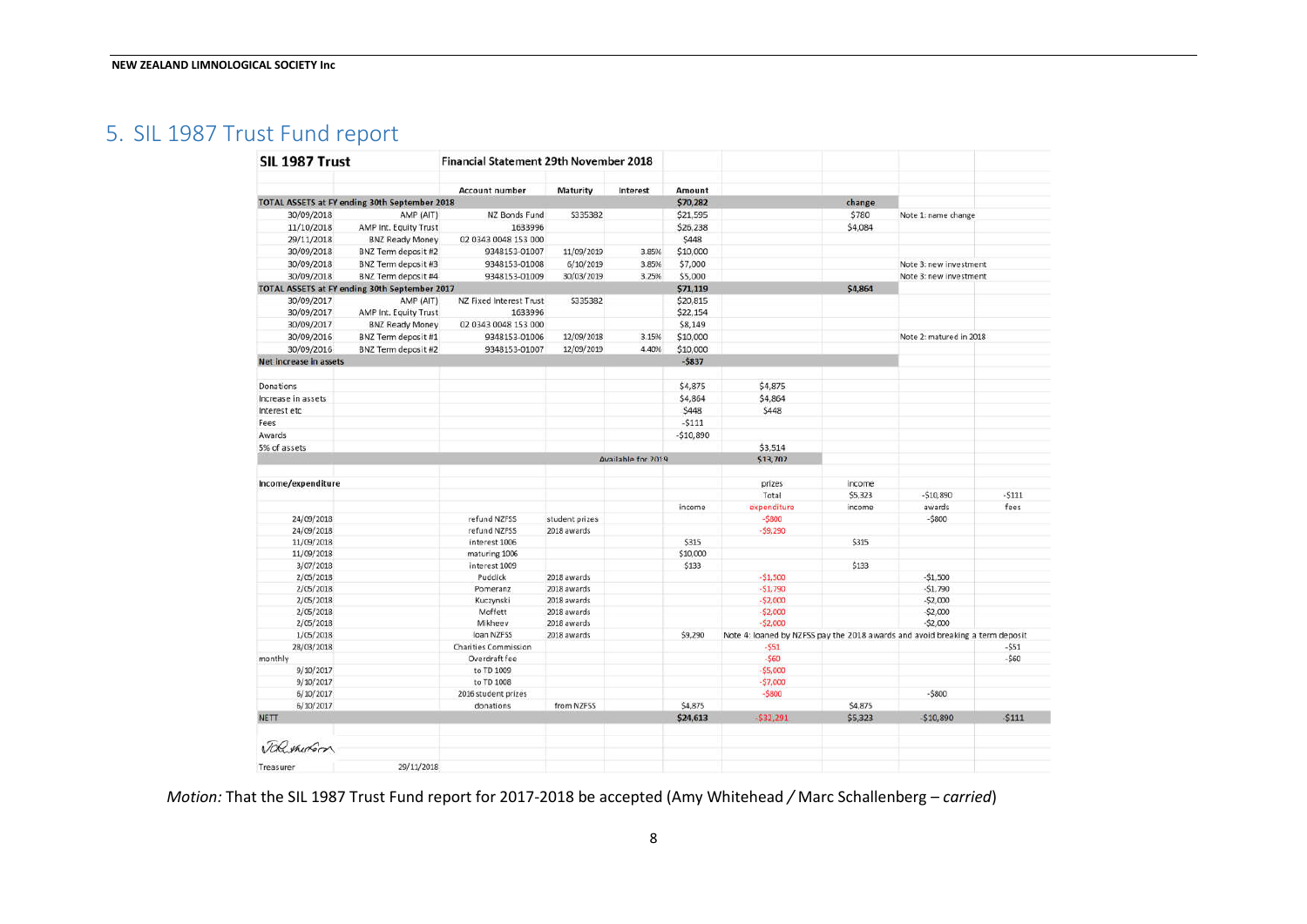## 6. Election of Society Officers

The following officers were nominated and duly elected:

- President: Nominations Kate McArthur (Amy Whitehead / Marc Schallenberg)
- Secretary-Treasurer: Nominations Amy Whitehead (Carolyn Burns / Sophie Allen)
- Newsletter editor: nominations Amanda Valois (Amanda Valois / Natasha Petrove)
- Elected Executive Members: Nominations
	- o Jenny Webster-Brown (Marc Schallenberg / Kate McArthur)
	- o Phillip Jellyman (Kate McArthur / Marc Schallenberg)

#### Co-opted Members

The following members have kindly offered their time to assist as co-opted members:

- Lisa Carlin Website Manager
- Kati Doehring Website Editor
- Issie Barrett Student Representative
- Ian Kusabs Te Rōpū Māori Representative
- Joanne Clapcott Te Rōpū Māori Representative
- Yvonne Taura Te Rōpū Māori Representative
- Marine Richardson Assistant Newsletter Editor
- Rich Allibone Advocacy / Submissions Manager
- Sophie Allen Community Outreach

## 7. Te Rōpū Māori

Ian Kusabs presented a summary of Te Wai Māori – Ngā mahi o te Rōpū Māori

Whakatauki: Mō wai, mōu māori mā – Water for all

- Development of a terms of reference
- Produced regular newsletters and numerous emails to rōpū members
- Increased membership to > 50 members
- Assisted conference organising committee
- Social media profile via Twitter (> 500 followers) 183 tweets
- Establishing networks with indigenous researchers overseas
- Funding for kaitiaki, student & others to attend conferences

### 8. Website update

Amy Whitehead presented a summary of the new website upgrade (www.freshwater.science.org.nz)

• New modern design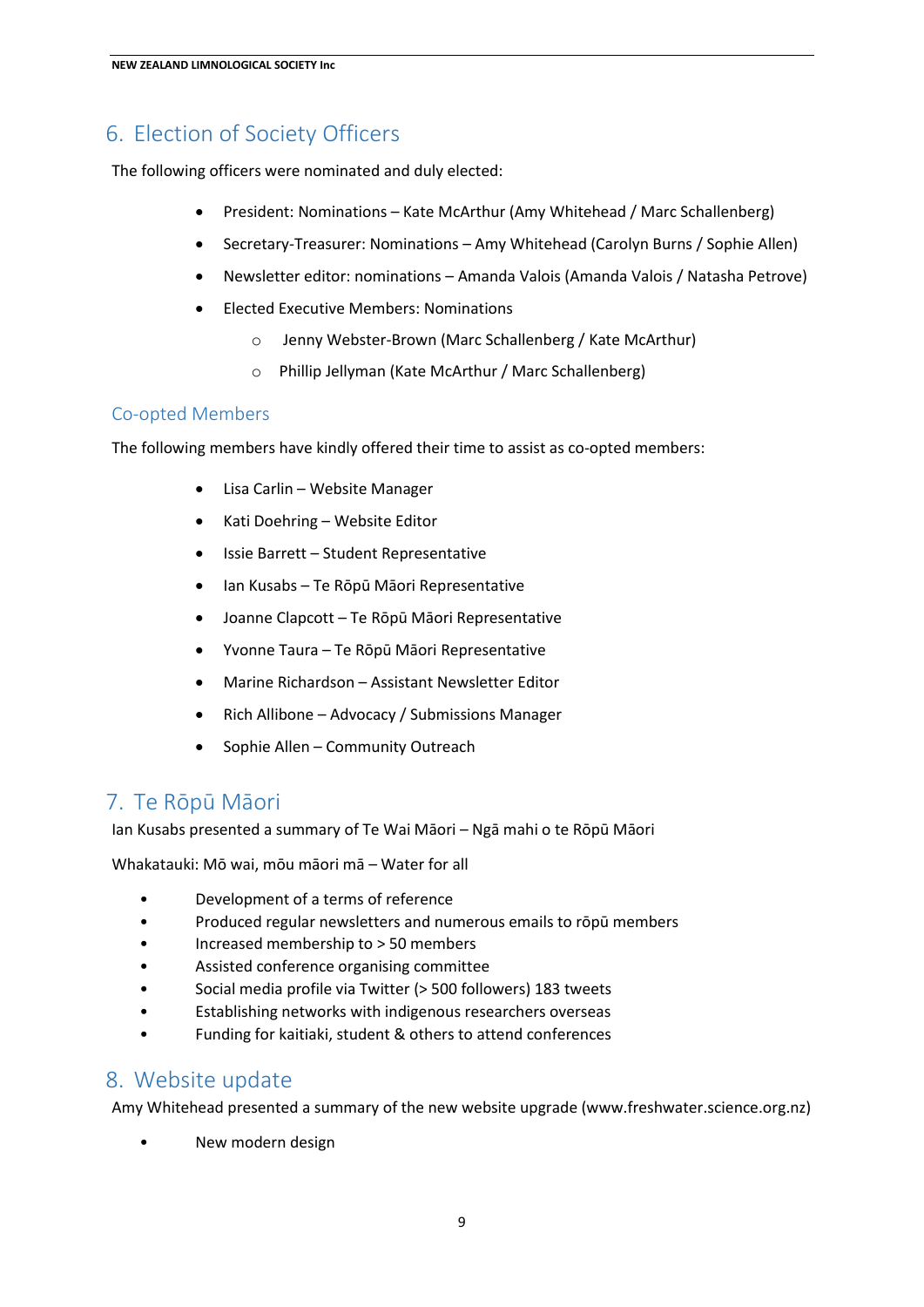- Digital membership system that allows members to join online and update their own profile
- Member directory currently under development
- New member forum to allow communication between members

## 9. General Business

Marc Schallenberg circulated briefing notes to members prior to the AGM for members to consider prior to the meeting. The notes were then discussed.

### A. Proposed changes to the Constitution

#### Changes to the Society's Name

Neil Deans: We did not formally change the name of the Society from the *New Zealand Limnological Society* to the *New Zealand Freshwater Sciences Society* during the previous constitutional update in 2002 because of the cost and administrative implications

Kate McArthur: Looked at the Societies Act and doesn't think that it would be as difficult as previously expected.

Carolyn Burns: Suggested that the membership should be asked before removing *Limnological* from the society's name. Also indicated that this word may have greater meaning overseas.

Kate McArthur: Noted that any name change would require a vote to members

#### Membership Fees

- Sophie Allen: Questioned whether the *unwaged* category could be extended to include members that work/volunteer for charitable trusts.
- Kate McArthur: Investigated the *unwaged* category and acknowledged that it was very complicated but currently only applied to members that did not earn a wage.

#### Code of Ethics

- Kate McArthur: Presented Royal Society Te Apārangi's (RSNZ) Code of Ethics and suggested that NZFSS could adopt these as part of our constitution. She will follow up with other societies to see how they have done it.
- Neil Deans: Noted that there would be an expectation that NZFSS members would abide by the rules of the RSNZ Code of Ethics.
- Marc Schallenberg: NZFSS will consult with members prior to adopting the RSNZ Code of Ethics
- Unidentified member: What happens if RSNZ changes their Code of Ethics? What implications would this have for the NZFSS constitution.
- Erron Henderson: What happens if an NZFSS member transgresses? Does the RSNZ already have procedures in place or would we need to develop our own?
- Kate McArthur: We can seek advice from RSNZ but would need to manage the situation ourselves.
- Neil Deans: How do we make constitutional changes?
- Kate McArthur: The current constitution requires a two-thirds majority at an AGM or via postal ballot.

There was widespread agreement amongst members that we should add the option of online voting to the constitution.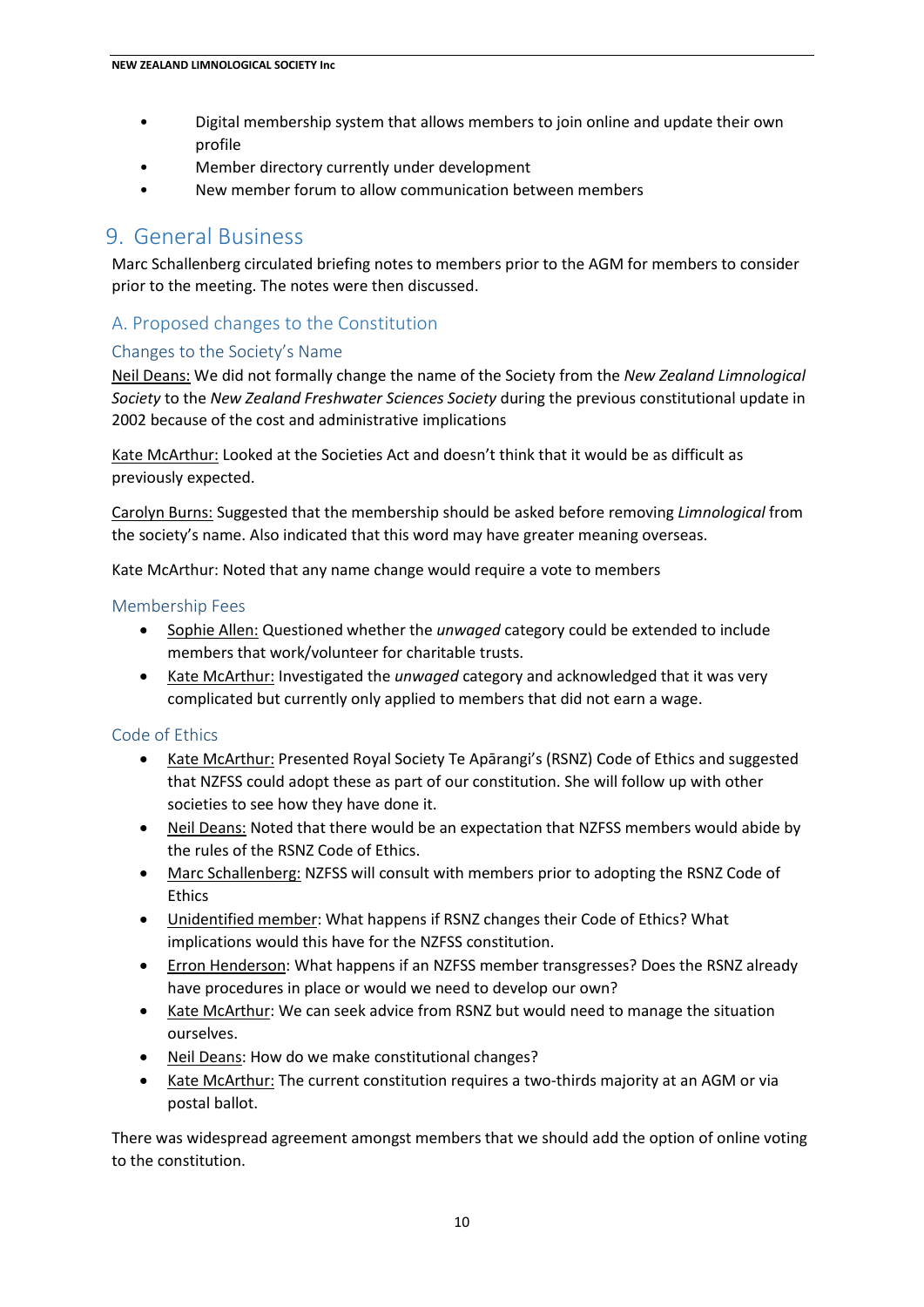Carolyn Burns: There should be a range of voting options to ensure that we don't exclude anyone.

#### NZFSS objectives

- Marc Schallenberg: Questioned whether the current objectives in the Constitution are still appropriate.
- Natasha Petrove: Suggested that we should include advocacy as an objective as we are already doing this through our submissions.
- Scott Larned: Noted that our submissions should be based on facts and are not necessarily advocacy.
- Thomas Wilding: Noted that members often have to provide evidence for Environment Court. WE can help the community by providing knowledge but not necessarily advocacy.
- Kate McArthur: Noted that some of these issues are already covered in the RSNZ Code of Ethics.
- Amanda Valois: Suggested that promoting science and fostering knowledge sharing should be one of our objectives
- Marc Schallenberg: We should use the new online forum to formulate and discuss potential objectives.
- Sophie Allen: The current objectives are appropriate but we should look at adding one about fostering knowledge.
- Shannan Crow: Is there any appetite for NZFSS supporting sustainable management as an objective?
- Kate McArthur: This is already included in the RSNZ Code of Ethics.

### B. NZFSS Expenditure Plan

#### Suggested options

- Lecture tour
- Support for members to attend conferences
- Outreach initiatives
- Society publications
- Stipends for the Executive
- Financial assistance for people to write white papers
- Joanne Clapcott: Agreed this was a good list that reflected NZFSS objectives. Noted that there should be support for kaitiaki not included in general members.
- Kate McArthur: Agreed with Joanne's suggestion.
- Carolyn Burns: We should review the value of the student awards (particularly VH Jolly Travel Awards) which haven't been increased in many years
- Neil Deans: Noted that the AGM was not the right forum to populate the table of ideas. He is supportive of the process but felt that the Executive should perhaps make suggestions and then members could vote on them.
- Phil Jellyman: Suggested we vote at the 2019 AGM in Australia
- Angus McIntosh: Noted that we have been at an impasse for some years with this matter. Suggested that we allocate some money to broad categories and then let the Exec use discretion to spend. He wondered if there was a constitutional issue that had prevented us from spending money previously.